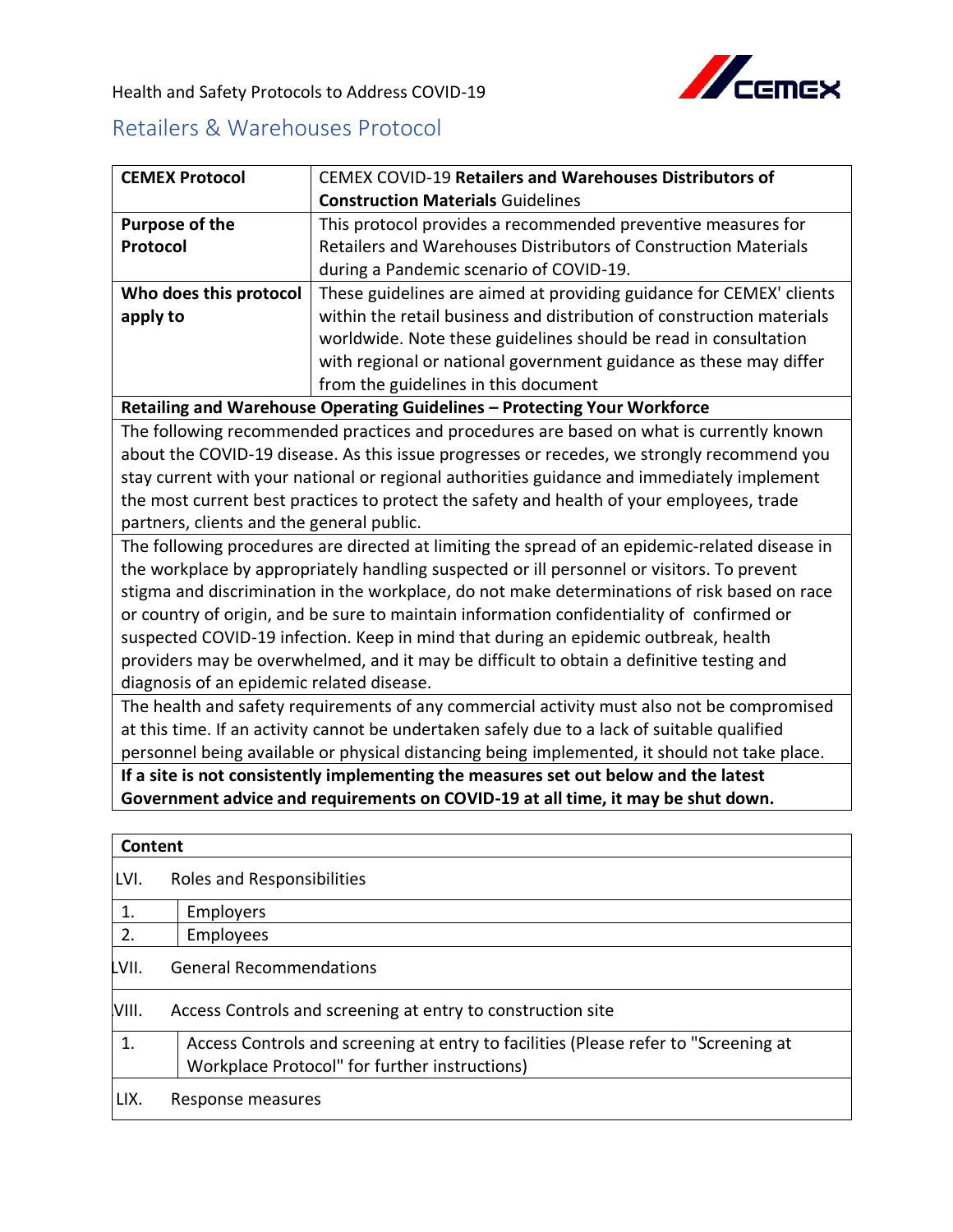

|                  | <b>Content</b>                                                                     |  |
|------------------|------------------------------------------------------------------------------------|--|
| 1.               | Procedure if Someone Falls III (Please refer to "Isolation for People who are III" |  |
|                  | section of the Screening at Workplace Protocol for further instructions.)          |  |
| 2.               | Apply Preventive Quarantine (Please refer to the Quarantine for people who have    |  |
|                  | been exposed, but are not ill" section of the Screening at Workplace Protocol for  |  |
|                  | further instructions)                                                              |  |
| LX.              | Communication and awareness                                                        |  |
| LXI.             | Cleaning Protocols (Please refer to "Workplace Cleaning Protocol" for further      |  |
|                  | instructions)                                                                      |  |
| 1.               | Cleaning and disinfecting areas/working stations                                   |  |
| $\overline{2}$ . | Cleaning frequency                                                                 |  |
| 3.               | Cleaning and disinfecting instructions                                             |  |
| XII.             | Site Access Points: Access and movement to/from store or facility                  |  |
| XIII.            | Working remotely                                                                   |  |
| XIV.             | Operations                                                                         |  |
| 1.               | Retail store recommendations                                                       |  |
| 2.               | Warehouse recommendations                                                          |  |
| 3.               | Delivering/transporting products recommendations                                   |  |
| 4.               | Office and Administrative recommendations                                          |  |
| 5.               | Canteens and Eating Arrangements. For further information, please refer to         |  |
|                  | "Canteen/Cafeteria/lunch area Protocol".                                           |  |
| 6.               | Instructions for personnel movement to/from jobsite (Please refer to "Home-work-   |  |
|                  | home Commuting Protocol" for further instructions)                                 |  |
| 7.               | Your Vehicle                                                                       |  |
| 8.               | <b>COVID-19 Site Coordinator</b>                                                   |  |
|                  |                                                                                    |  |

| I. Roles and responsibilities |                                                                                    |  |
|-------------------------------|------------------------------------------------------------------------------------|--|
|                               | 1. Employers                                                                       |  |
| 1.1                           | Appoint a COVID-19 'Site Coordinator' who is responsible for all control measures  |  |
|                               | related to COVID-19 prevention. Refer to COVID-19 Site Coordinator and Profile.    |  |
| 1.2                           | Inform/train/supervise employees in updated and usual health and preventive        |  |
|                               | recommendations that must be followed individually and collectively.               |  |
| 1.3                           | Provide workers with the proper COVID-19 related Personal Protective Equipment     |  |
|                               | (COVID-PPE) according to the local health authority. These should include, but not |  |
|                               | limited to: face masks, face shields or glasses, hand sanitizers.                  |  |
| 1.4                           | Guarantee proper sanitization of the site, apply preventive measures and promote   |  |
|                               | self-care among workers.                                                           |  |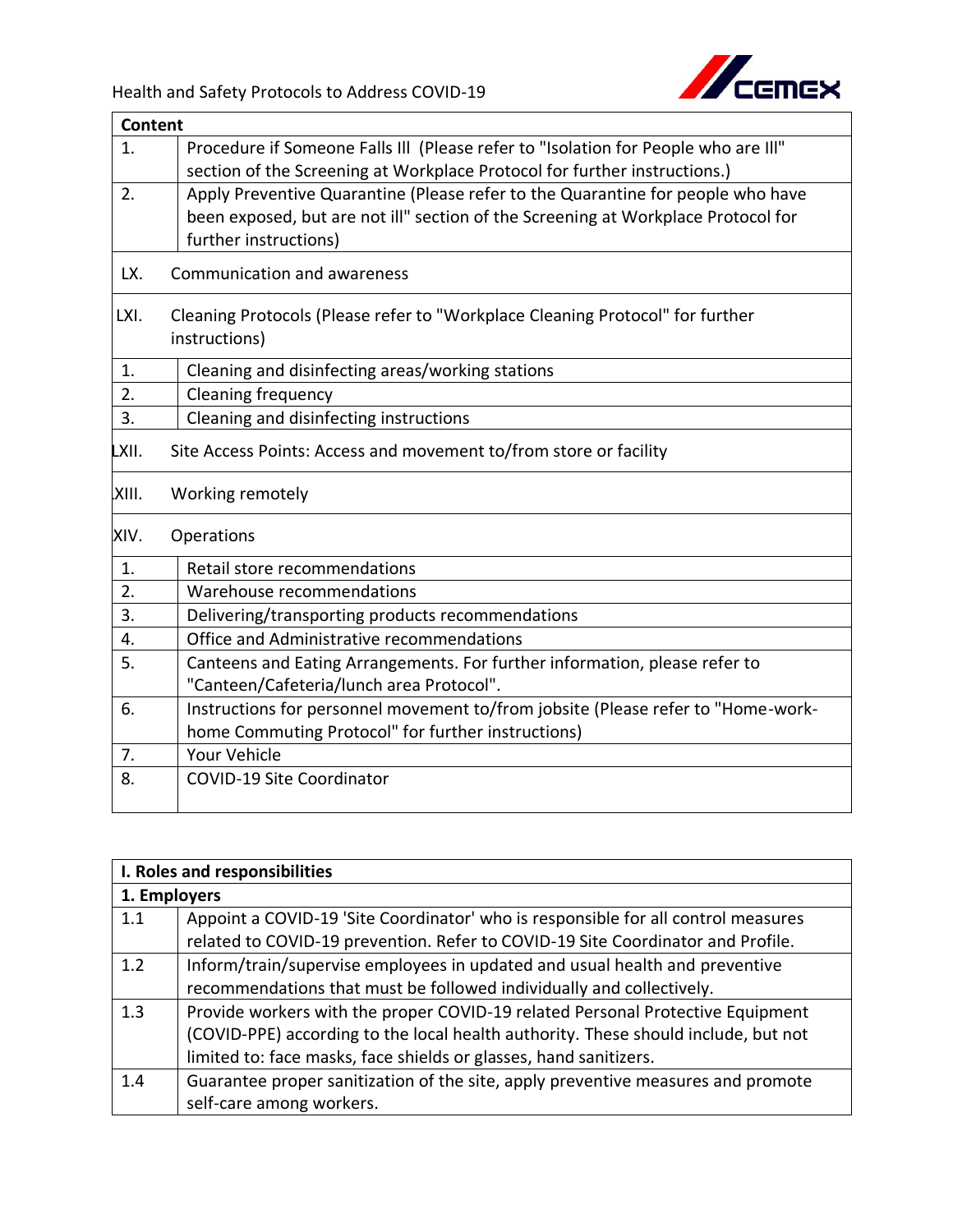

| I. Roles and responsibilities |                                                                                        |  |
|-------------------------------|----------------------------------------------------------------------------------------|--|
| 1.5                           | Reduce non-essential meetings and avoid physical gatherings. If a live person-to-      |  |
|                               | person meeting is required, limit participants and guarantee proper sanitization, site |  |
|                               | cleanliness and physical distancing.                                                   |  |
| 1.6                           | Identify vulnerable employees in terms of age, underlying health or clinical condition |  |
|                               | and pregnancy. Comply with local information privacy regulations.                      |  |
| 1.7                           | Follow all latest government and local regulations and recommendations to guarantee    |  |
|                               | customer, visitors, supplier and employee's health, among other relevant parties.      |  |
| 1.8                           | If possible, manage staggered shifts with 15-30 minutes gap to limit the number of     |  |
|                               | workers sharing locker rooms at the same time                                          |  |
| 1.9                           | In places where movement of people should be limited, display 'Authorized Personnel    |  |
|                               | Only' signs.                                                                           |  |
| 1.10                          | Consider the maximum number of people that could safely be inside the retailer shop,   |  |
|                               | warehouse or closed area and control access accordingly to maintain recommended        |  |
|                               | physical distancing as much as possible.                                               |  |
| 1.11                          | Keep constant communication with authorities regarding advices, requirements,          |  |
|                               | restrictions, as well as reporting requirements by employers, especially with local    |  |
|                               | health authorities.                                                                    |  |
| 2. Employees                  |                                                                                        |  |
| 2.1                           | It is critical that employees DO NOT attend the workplace while they are experiencing  |  |
|                               | illness symptoms such as fever, cough, shortness of breath, sore throat, runny/stuffy  |  |
|                               | nose, body aches, chills, or fatigue. First, they should call local doctor or health   |  |
|                               | services, and contact remotely their supervisor.                                       |  |
| 2.2                           | Individuals should seek medical attention, specially if symptoms persist or evolve.    |  |
| 2.3                           | Practice self-care, including good hygiene practices (hand washing, coughing/sneezing  |  |
|                               | etiquette, hygiene protocol) and follow all preventive measures, specially physical    |  |
|                               | distance requirements. Please refer to "Personal Hygiene Protocol" for further         |  |
|                               | instructions.                                                                          |  |
| 2.4                           | Identify yourself to the on-site medical service if you are a vulnerable person (by    |  |
|                               | virtue of age, underlying health or clinical condition and pregnancy) in order to take |  |
|                               | the appropriate preventive and organizational measures.                                |  |
| 2.5                           | Practice self-care and follow all preventive measures on site, specially physical      |  |
|                               | distance (2 meters or 6 feet).                                                         |  |
| 2.6                           | Provide clear, timely and truthful information about health status.                    |  |
| 2.7                           | Clean and disinfect work stations, tools, equipment and vehicles to prevent            |  |
|                               | contamination.                                                                         |  |
| 2.8                           | Use adequately all COVID-PPE that you received from your employer.                     |  |
| 2.9                           | Familiarize yourself with all information, recommendations, guidance and restrictions  |  |
|                               | regarding COVID-19 and comply with them.                                               |  |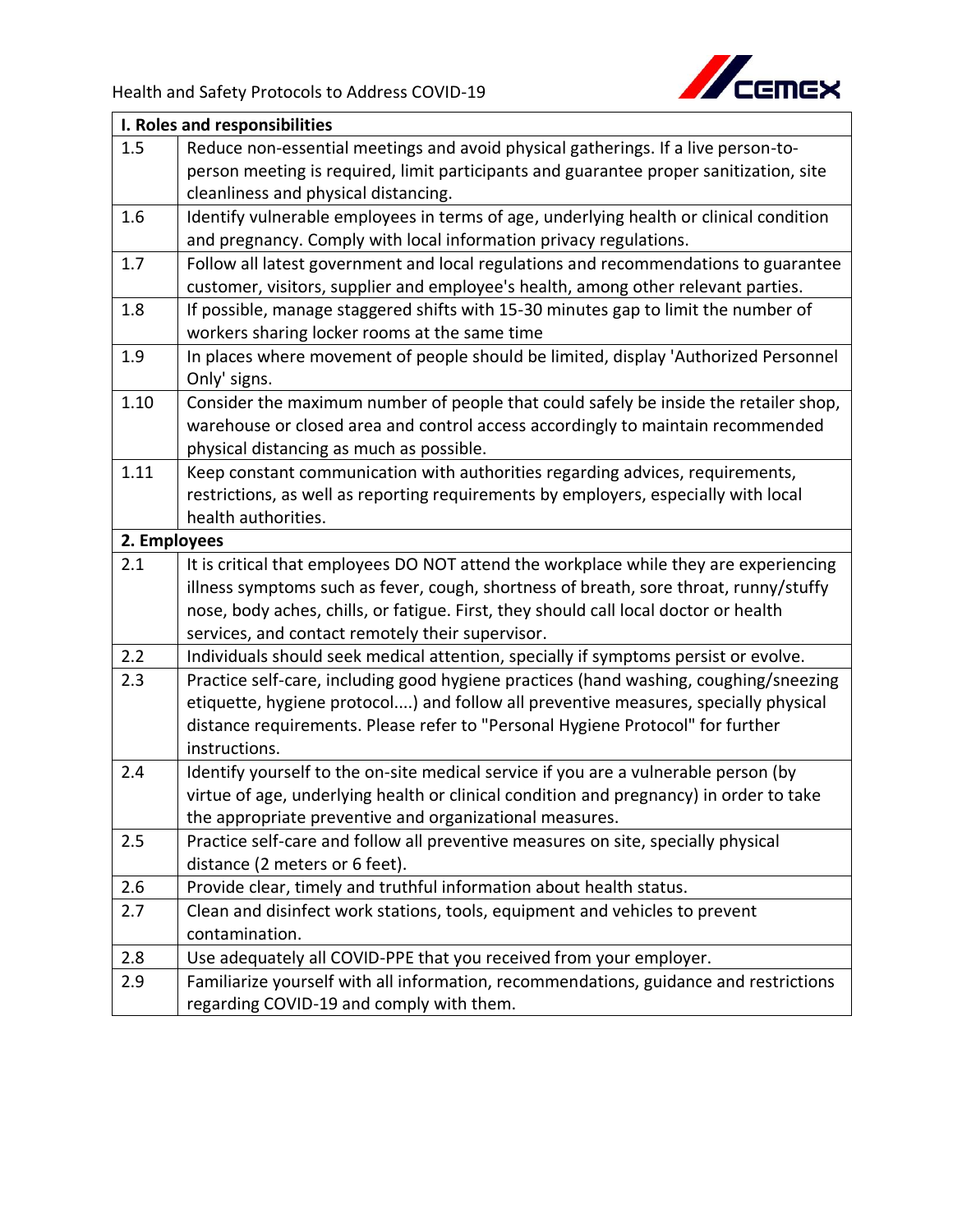

|    | <b>II. General Recommendations</b>                                                       |  |
|----|------------------------------------------------------------------------------------------|--|
| 1. | Identify suppliers, prices, stocks, delivery lead times and/or stock on face masks, face |  |
|    | shields, disposable gloves, liquid soap, disposable towels and tissues, hand sanitizers. |  |
|    | Assure adequate levels of inventory.                                                     |  |
| 2. | All personnel, operational and administrative should be trained in all preventive        |  |
|    | measures to avoid contagion of COVID-19. Make sure all personnel is informed of all      |  |
|    | emergency / healthcare provider contacts and procedures, and/or it is available and      |  |
|    | posted.                                                                                  |  |
| 3. | Distribute adequately masks to personnel, visitors, vendors but most specially high-     |  |
|    | contact employees like receptionists, cashiers, salesforce, dispatch, procurement,       |  |
|    | security and medical/HR personnel.                                                       |  |
| 4. | Draw up a list of critical vendors / suppliers that will need to continue contact with   |  |
|    | local offices during outbreak periods such as mail, package delivery, security,          |  |
|    | housekeeping, maintenance personnel. Please refer to " Protocol" for further             |  |
|    | instructions.                                                                            |  |
| 5. | Avoid physical person-to-person meetings. Promote and use alternative contact and        |  |
|    | technological communication tools, such as: phone calls, two-way radios, WhatsApp,       |  |
|    | E-mails, digital platforms and electronical payment methods.                             |  |

|     | III. Preventive measures                                                                                                                                                                                                                                                                                                                                                                                                                       |  |
|-----|------------------------------------------------------------------------------------------------------------------------------------------------------------------------------------------------------------------------------------------------------------------------------------------------------------------------------------------------------------------------------------------------------------------------------------------------|--|
|     | 1. Access Controls and screening at entry to facilities (Please refer to "Screening at                                                                                                                                                                                                                                                                                                                                                         |  |
|     | <b>Workplace Protocol" for further instructions)</b>                                                                                                                                                                                                                                                                                                                                                                                           |  |
| 1.1 | Receptionists, Security or Medical/HR personnel should be trained and/or briefed to<br>receive and recognize visible epidemic-related disease symptoms. If available, security<br>or Health and Safety staff could help coordinate the preventive screening procedures.                                                                                                                                                                        |  |
| 1.2 | The reception area or Security staff should screen people for COVID-19 related<br>disease symptoms based on a visual inspection, screening equipment and/or<br>questionnaire. Anyone who meets one of the following criteria should not enter the<br>facilities:                                                                                                                                                                               |  |
|     | d) If the following symptoms are present: Fever (higher than 37.3 $°C$ ) and/or any<br>of these symptoms: cough, shortness of breath.                                                                                                                                                                                                                                                                                                          |  |
|     | e) Is a vulnerable person (by virtue of age, underlying health or clinical condition<br>and pregnancy).                                                                                                                                                                                                                                                                                                                                        |  |
|     | Is living with someone in self-isolation or a vulnerable person.<br>f)                                                                                                                                                                                                                                                                                                                                                                         |  |
| 1.3 | Actively encourage sick employees to stay home and establish self isolation if the<br>symptoms previously described are present. Employees should notify their supervisor<br>and report their condition on a frequent basis. Employees must keep on-site medical<br>services informed, and with their authorization, they may return to work when they<br>are free of fever (below 99.1° F [37.3° C] using an oral thermometer), and any other |  |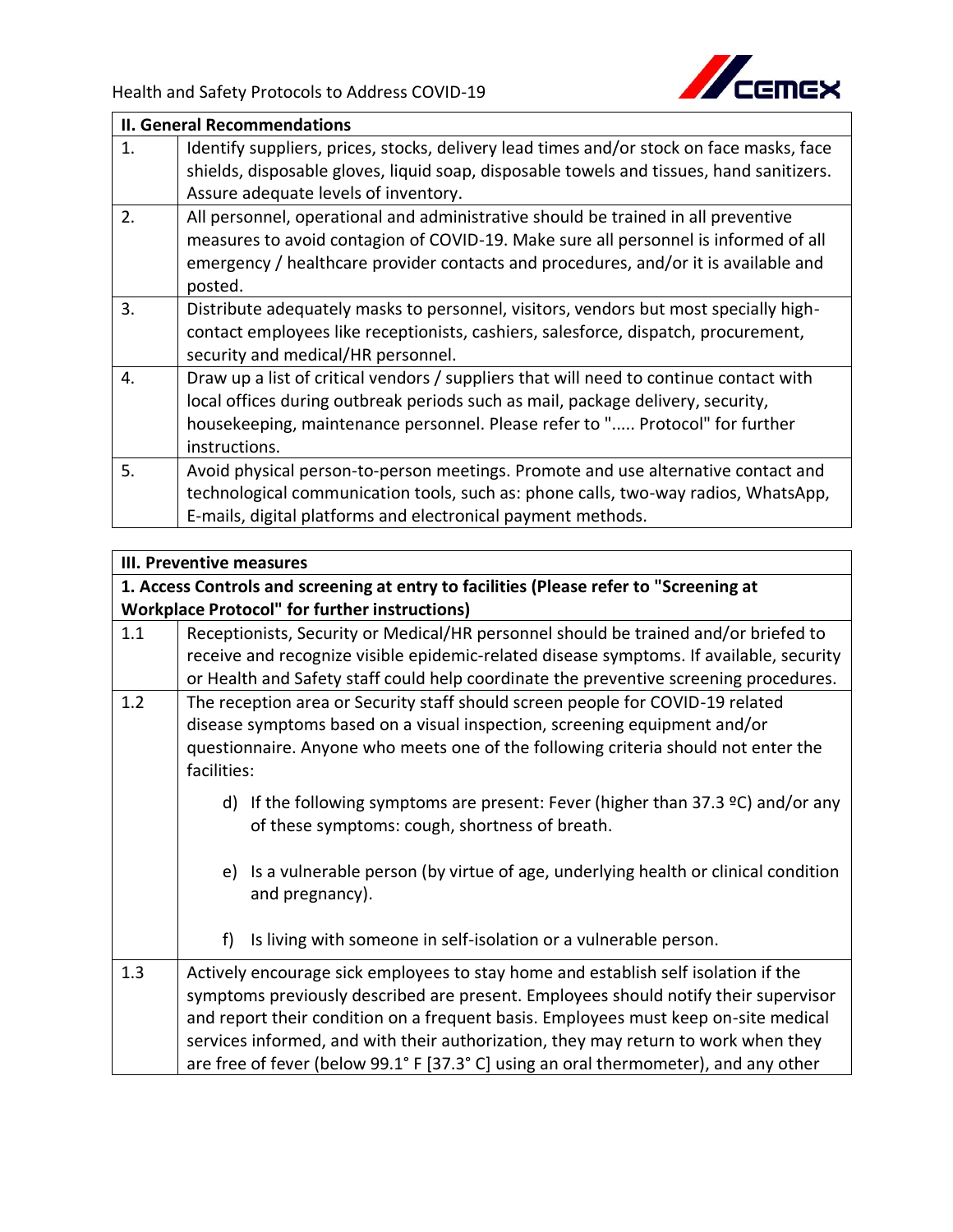

|     | III. Preventive measures                                                                                                                                                                                                                                                                                                  |  |
|-----|---------------------------------------------------------------------------------------------------------------------------------------------------------------------------------------------------------------------------------------------------------------------------------------------------------------------------|--|
|     | symptoms for at least 72 hours, without the use of fever-reducing or other symptom-                                                                                                                                                                                                                                       |  |
|     | altering medicines (e.g. cough suppressants).                                                                                                                                                                                                                                                                             |  |
| 1.4 | If possible and legally allowed, measure body temperature with a non-contact<br>thermometer to all personnel and visitors. If body temperature is greater than 37.3ºC<br>will not be allowed to enter the facility and will be requested to seek medical<br>attention as established by the local government authorities. |  |
|     | b) If confirmed as COVID-19 positive; such individuals are required to follow the<br>recommendations of the local health authority and may not return to work<br>until given approval by the proper health authorities and/or on-site<br>medical/HR personnel.                                                            |  |
| 1.5 | If any individual at reception area has fever or respiratory symptoms or any two other<br>symptoms on the previous checklist, then follow the "Procedures if someone falls ill"<br>section.                                                                                                                               |  |

|     | IV. Response measures |                                                                                                                                                                                                                                                                                                                                                                                                                                                                                                                                                                                                                                                                                                                                                                                                                           |
|-----|-----------------------|---------------------------------------------------------------------------------------------------------------------------------------------------------------------------------------------------------------------------------------------------------------------------------------------------------------------------------------------------------------------------------------------------------------------------------------------------------------------------------------------------------------------------------------------------------------------------------------------------------------------------------------------------------------------------------------------------------------------------------------------------------------------------------------------------------------------------|
|     |                       | 1. Procedure if Someone Falls III (Please refer to "Isolation for People who are III" section of                                                                                                                                                                                                                                                                                                                                                                                                                                                                                                                                                                                                                                                                                                                          |
|     |                       | the Screening at Workplace Protocol for further instructions.)                                                                                                                                                                                                                                                                                                                                                                                                                                                                                                                                                                                                                                                                                                                                                            |
| 1.1 |                       | If a worker develops fever (higher than 37.3 $°C$ ) and/or any of these two symptoms,<br>cough, shortness of breath, during the working shift, he or she should:                                                                                                                                                                                                                                                                                                                                                                                                                                                                                                                                                                                                                                                          |
|     |                       | g) Wear a mask immediately                                                                                                                                                                                                                                                                                                                                                                                                                                                                                                                                                                                                                                                                                                                                                                                                |
|     |                       | h) Return home and avoid public transport when leaving building.                                                                                                                                                                                                                                                                                                                                                                                                                                                                                                                                                                                                                                                                                                                                                          |
|     | i)                    | Avoid touching anything                                                                                                                                                                                                                                                                                                                                                                                                                                                                                                                                                                                                                                                                                                                                                                                                   |
|     | j)                    | Cough or sneeze into a disposable tissue and put it in a bin, or if they do not<br>have tissues, cough and sneeze inside their elbow.                                                                                                                                                                                                                                                                                                                                                                                                                                                                                                                                                                                                                                                                                     |
|     |                       | k) If a worker on site is confirmed to be infected, the individual or his/her<br>supervisor should inform local doctor, HR or Security Teams of his/her<br>possible infection in the workplace but maintain confidentiality. The<br>supervisor must identify tools and areas the infected person used and with<br>whom s/he had contact while at work. Employees exposed to a co-worker<br>with confirmed infection should also inform his/her supervisor, local doctor,<br>HR or Security staff on how to conduct a risk assessment of their potential<br>exposure. If the confirmation can't be done immediately the employees<br>exposed with the suspected case must be sent home on 14-day quarantine<br>just in case they developed symptoms, also informing supervisor, local<br>doctor, HR and/or Security staff. |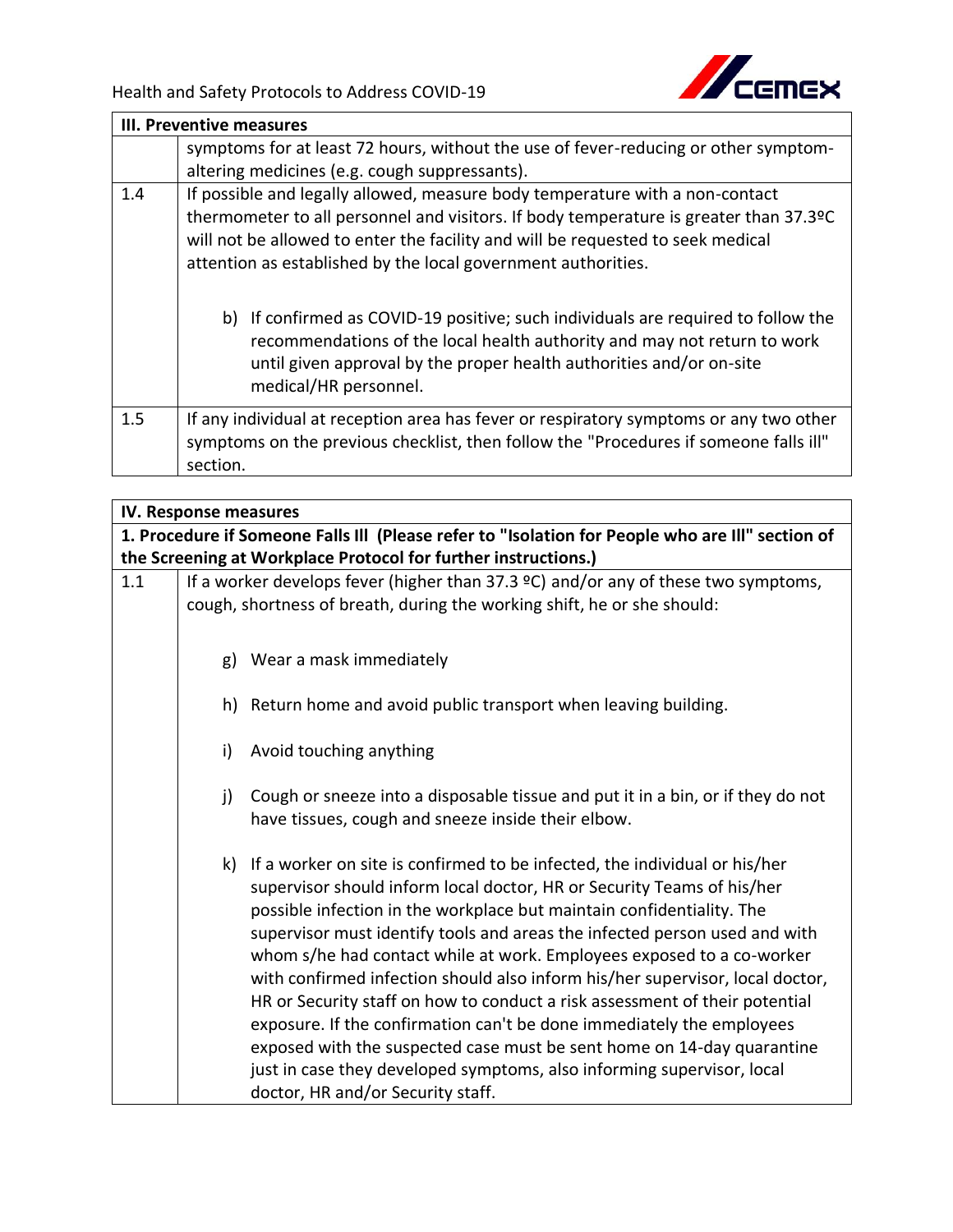

|               | IV. Response measures                                                                                                                                                                                                                                                                                                                                                                                                                                 |  |  |
|---------------|-------------------------------------------------------------------------------------------------------------------------------------------------------------------------------------------------------------------------------------------------------------------------------------------------------------------------------------------------------------------------------------------------------------------------------------------------------|--|--|
|               | $\vert$<br>When unable to return home by themselves, a vehicle and driver should be<br>arranged for them. Both driver and passenger are to be given masks and<br>gloves. The passenger is to sit in the backseat, and the driver is to open and<br>close the doors for them. If possible and weather permits it, is preferable to<br>roll down two windows of the vehicle to guarantee ventilation while<br>transporting a possible COVID-19 patient. |  |  |
| 1.2           | All areas on site potentially infected by a confirmed or probable case are blocked from<br>access until the area is properly cleaned and disinfected, along with any public areas<br>where s/he has spent significant time (more than 15 minutes).                                                                                                                                                                                                    |  |  |
| 1.3           | The employee sent home must then follow the guidance on self-isolation and not<br>return to work until their period of self-isolation has been completed and given<br>approval by the proper health authorities and/or the employer. If possible, the<br>individual must present evidence of medical discharge to their immediate supervisor<br>using any communication media possible prior to returning to work.                                    |  |  |
|               | 2. Apply Preventive Quarantine (Please refer to the Quarantine for people who have been                                                                                                                                                                                                                                                                                                                                                               |  |  |
| instructions) | exposed, but are not ill" section of the Screening at Workplace Protocol for further                                                                                                                                                                                                                                                                                                                                                                  |  |  |
| 2.1           | Quarantine refers to the separation and restriction of movement of persons who are<br>not yet ill but have been exposed to an infectious agent and therefore may become<br>infected. Apply quarantine if:                                                                                                                                                                                                                                             |  |  |
|               | c) Worker has been in contact or exposed to a person confirmed COVID-19 or<br>person(s) with related symptoms detected on site or off-site. This is because<br>an ill person may be infectious for days before they know they are sick or<br>show symptoms.                                                                                                                                                                                           |  |  |
|               | d) A worker on quarantine should stay at home or in a designated building for a<br>period of days from last exposure, enough to cover incubation period of the<br>disease to make sure the person is not infected with the epidemic-related<br>disease. Recommended period of quarantine for COVID-19 is currently 14<br>days.                                                                                                                        |  |  |
| 2.2           | It is recommended that all persons who live with the person referred to quarantine<br>for example wife, husband, partner, roommate; should remain in quarantine as well.                                                                                                                                                                                                                                                                              |  |  |
| 2.3           | Quarantine means not coming to work, not going outside, not going to school or other<br>public places and not meeting with other people unless given permission by the<br>medical staff or health authorities.                                                                                                                                                                                                                                        |  |  |
| 2.4           | Detailed tracking of worker's status on-site and off-site are kept at all time (e.g., fit to<br>work, sick, off-work for family caring duties, etc.). A list of all quarantined workers<br>should be updated daily, and kept confidential according to local privacy regulations<br>compliance.                                                                                                                                                       |  |  |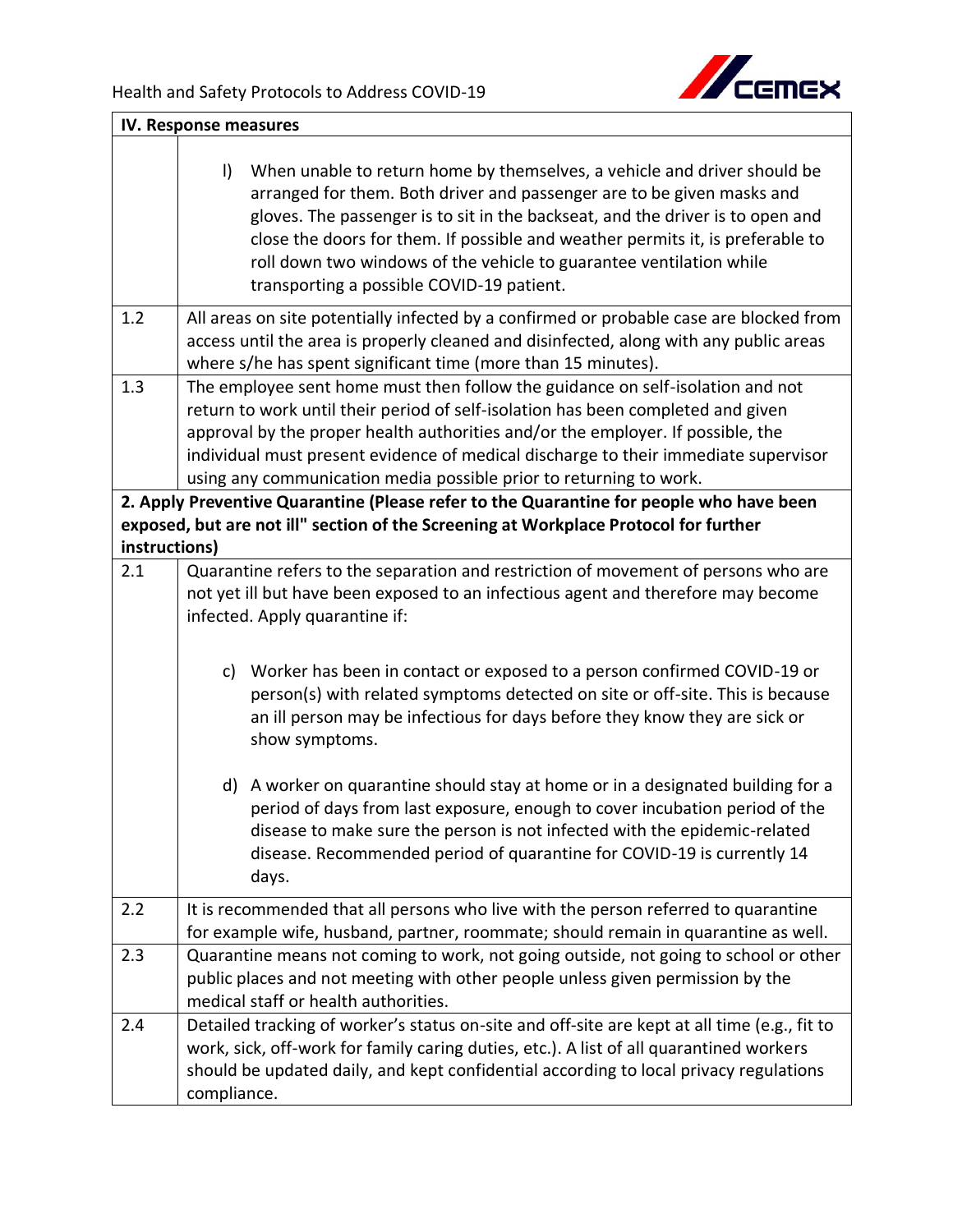

|                | V. Communication and awareness                                                         |
|----------------|----------------------------------------------------------------------------------------|
| $\mathbf{1}$   | Clear and easy to understand communication posters and/or flyers should be posted      |
|                | at entry points for the public, your customers, employees, and providers to outline    |
|                | the commitment and measures during the COVID-19 crisis, with relevant updates          |
|                | from appropriate local public health authorities.                                      |
| $\overline{2}$ | For your customers: Include posters that explain the preventive measures that will     |
|                | apply to enter the premises; such as limited schedules by age group, limit of          |
|                | customers in stores depending on building capacity, mandatory use of any type of       |
|                | masks, etc. Additional posters could be set up indicating the correct procedure for    |
|                | hand washing or sanitizing, using masks and gloves and how to dispose them properly,   |
|                | coughing/sneezing etiquette and physical distancing measures. Communication            |
|                | posters could be set up in entrances, bathrooms, hand-wash stations and in a high      |
|                | traffic areas.                                                                         |
| 3              | For your employees: Include posters that instruct the correct procedure for hand       |
|                | washing or sanitizing, using masks and gloves and how to dispose them properly,        |
|                | coughing/sneezing etiquette, and physical distancing measures. Communication           |
|                | posters/flyers could be set up at entrances and high traffic areas, bathrooms,         |
|                | conference rooms, resting areas, cafeteria and/or kitchen dedicated to employees.      |
|                | Also include emotional and mental health support during the epidemic.                  |
| $\overline{4}$ | Communications should include that all customers and employees exercise the            |
|                | following recommended practices for reducing the risk of transmission as identified by |
|                | the health authorities:                                                                |
|                |                                                                                        |
|                | Avoid touching face, specially eyes, nose and mouth;<br>i)                             |
|                | Always Maintain a minimum physical distance of 2 meters (6 feet) from<br>j)            |
|                | others;                                                                                |
|                | Mandatory use of any type of mask for customers and N95, KN95 or face<br>k)            |
|                | masks and face shields for employees.                                                  |
|                | Coughing / sneezing etiquette:<br>$\vert$                                              |
|                |                                                                                        |
|                | Cough or sneeze into a disposable tissue or the bend of your elbow,<br>not your hand;  |
|                |                                                                                        |
|                | Dispose of any tissues you have used as soon as possible in a lined                    |
|                | waste basket and wash your hands afterwards;                                           |
|                |                                                                                        |
|                | m) Do not share personal items or supplies such as phones, pens, notebooks,            |
|                | COVID-PPE, etc.;                                                                       |
|                | n) Clean and disinfect frequently touched objects and surfaces, including all          |
|                | reusable COVID-PPE;                                                                    |
|                | o) Avoid common physical greetings, such as handshakes, hugs and kissing;              |
|                | p) Wash hands entirely often (including nails and back of hand) with soap and          |
|                | water for at least 20 seconds, especially after using the washroom, when               |
|                |                                                                                        |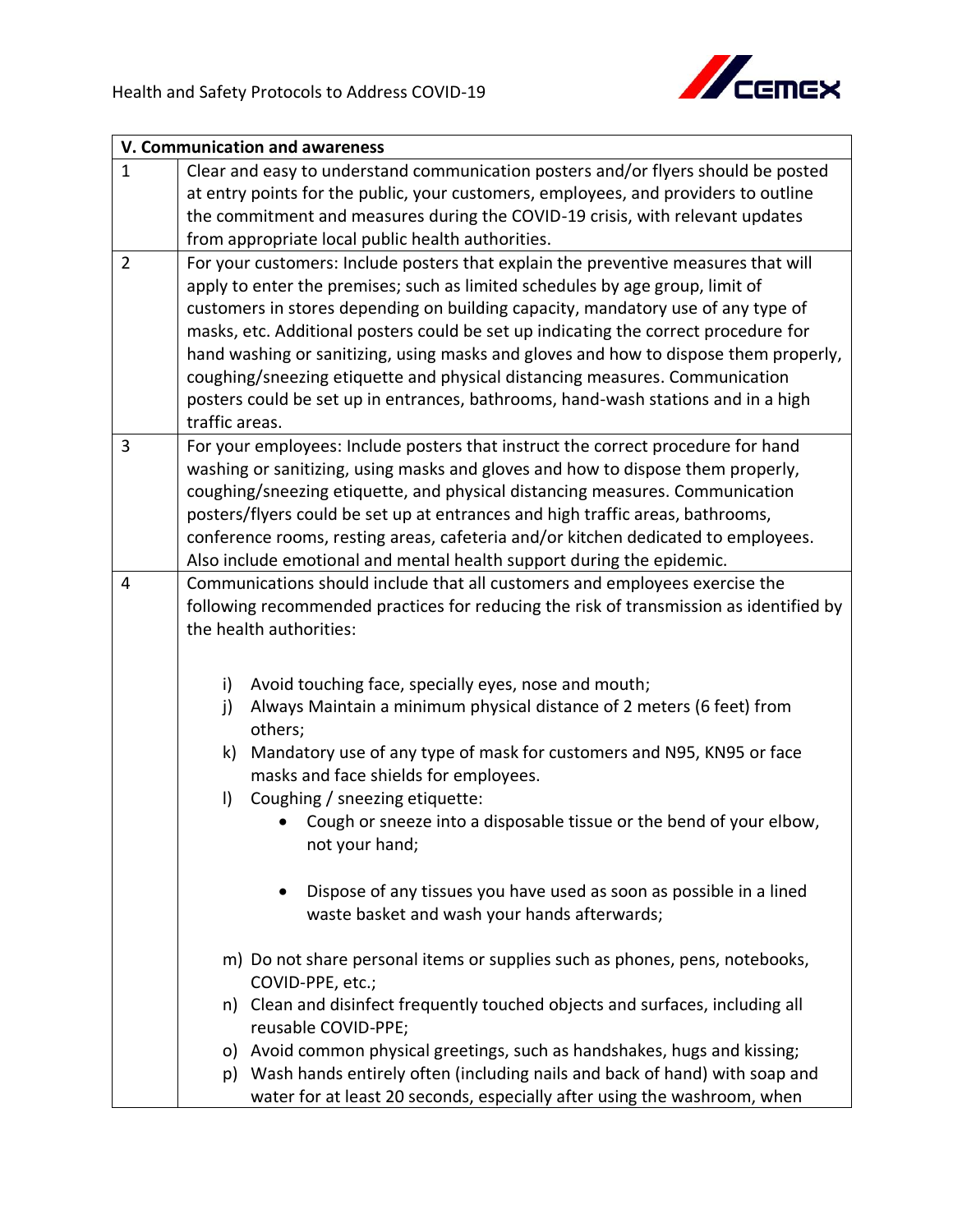

## **V. Communication and awareness**

preparing food, and after blowing nose, coughing, or sneezing. If hands are not visibly dirty, and soap and water are unavailable, alcohol-based hand sanitizer can be used.

|                | VI. Cleaning Protocols (Please refer to "Workplace Cleaning Protocol" for further                                                                                      |
|----------------|------------------------------------------------------------------------------------------------------------------------------------------------------------------------|
| instructions)  |                                                                                                                                                                        |
|                | 1. Cleaning and disinfecting areas/working stations                                                                                                                    |
| $\mathbf{1}$   | Cleaning and disinfecting environmental surfaces are important components of                                                                                           |
|                | routine infection control. Workplace cleaning and disinfection should follow the same                                                                                  |
|                | general principles used in healthcare settings: removal of dirt, frequent disinfection                                                                                 |
|                | and use of a certain set of disinfecting products.                                                                                                                     |
| $\overline{2}$ | It is likely that an enhanced cleaning regime will overwhelm a cleaning staff that may                                                                                 |
|                | be fewer in number than usual. In this case, employee should be responsible for                                                                                        |
|                | cleaning their own areas and possibly common areas nearby.                                                                                                             |
| 3              | Surfaces that are frequently touched with hands should be cleaned often. This would                                                                                    |
|                | include (but would not be limited to): Doors in entrance/exiting areas, counters and                                                                                   |
|                | shelves, desk surfaces, chairs (e.g. arm rests), tables, phones, computer keyboards                                                                                    |
|                | (especially if shared), counters, light switches, lavatory surfaces, kitchen surfaces and                                                                              |
|                | appliances, doorknobs, elevators buttons, handrails, floors and other horizontal                                                                                       |
|                | surfaces, shared tools and equipment, machinery cabin.                                                                                                                 |
| 4              | It is important to avoid sharing cups, dishes, and cutlery and to ensure that they are                                                                                 |
|                | thoroughly washed with soap and hot water. If possible, use disposables cutlery, cups                                                                                  |
|                | and dishes.                                                                                                                                                            |
| 5              | Garbage collection, and if necessary, storage points, should be increased and emptied                                                                                  |
| 6              | regularly throughout each day.                                                                                                                                         |
|                | If a person is suspected of having pandemic-related disease, it is important to<br>thoroughly clean and disinfect their work area along with any other places may s/he |
|                | has been.                                                                                                                                                              |
|                | 2. Cleaning frequency                                                                                                                                                  |
| $\mathbf{1}$   | The frequency of cleaning should be balanced with the reduced level of activity at the                                                                                 |
|                | facility that would be expected during a period of high infection. Here are some                                                                                       |
|                | general frequency recommendations that need to be validated considering your                                                                                           |
|                | operations, staff and visitors at site.                                                                                                                                |
|                |                                                                                                                                                                        |
|                |                                                                                                                                                                        |
|                | e) Public areas (e.g. stores, reception, etc.), should be cleaned 5 or more times a                                                                                    |
|                | day                                                                                                                                                                    |
|                | High touch areas (e.g. light switches, doorknobs, etc.) / Lavatory and<br>f                                                                                            |
|                | bathrooms / Counters, shelves, displayed merchandise, cashier spaces,                                                                                                  |
|                | kitchen, cafeterias and pantries, should be cleaned every two hours                                                                                                    |
|                |                                                                                                                                                                        |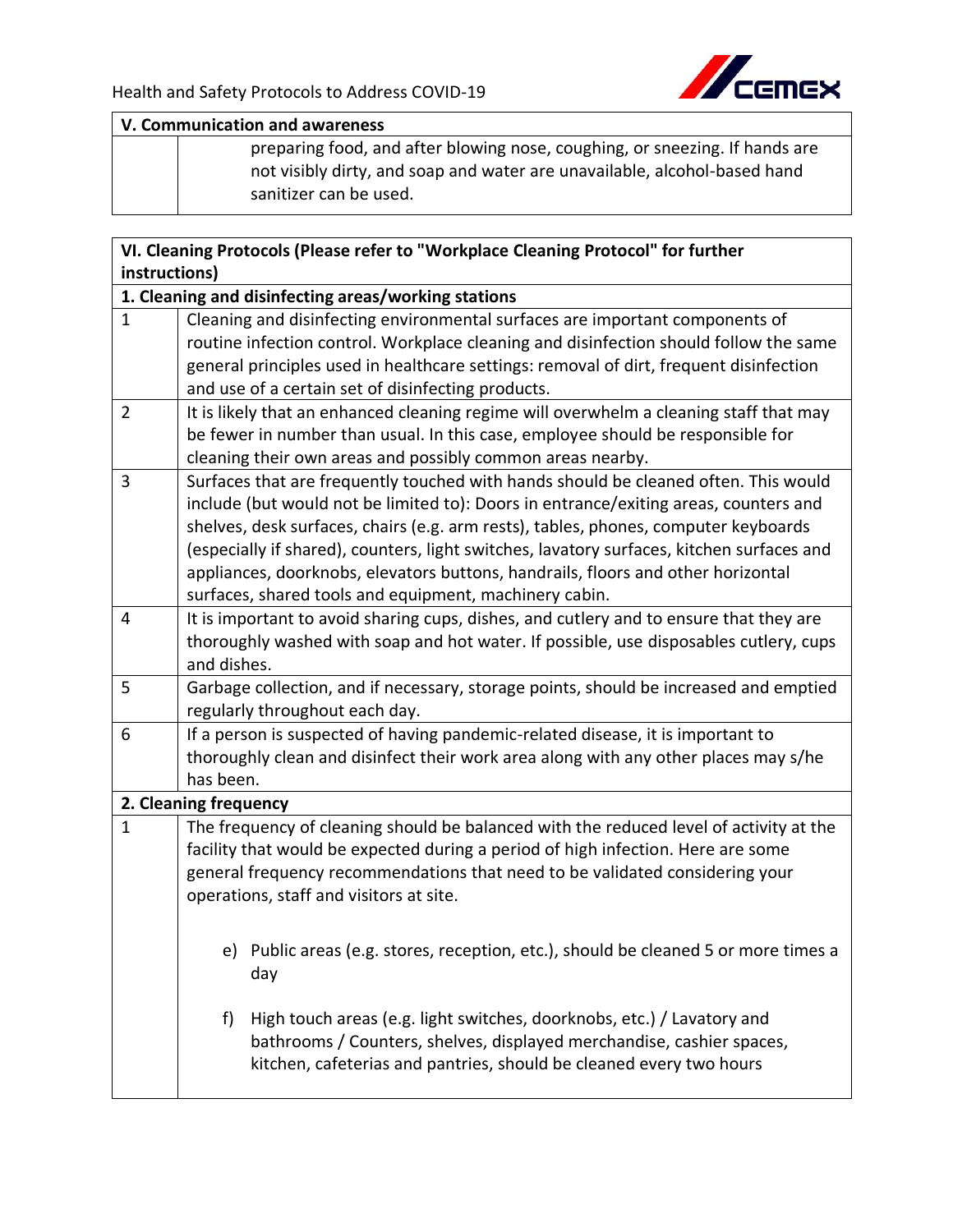

**VI. Cleaning Protocols (Please refer to "Workplace Cleaning Protocol" for further instructions)**

## g) Private offices / Meeting rooms should be cleaned before and after workday and meetings. Meetings should be reduced to a minimum, after reviewing technological alternatives (phone conference, virtual conference, two-way radios, etc.), always respecting physical distance recommendation. Personnel should be provided appropriate cleaners to clean their own office more frequently, if desired.

## **3. Cleaning and disinfecting instructions**

1 The use of cleaning products and directions should be appropriately followed. Ensure all exposed workers are trained on the hazards of the cleaning chemicals used in the workplace in accordance with the requirements of Public Health Agency of the country and standards. Employers must comply with applicable standards by law including proper disposal of regulated waste, and COVID-PPE.

|                | VII. Site Access Points: Access and movement to/from store or facility                    |  |
|----------------|-------------------------------------------------------------------------------------------|--|
| $\mathbf{1}$   | Wherever possible, workers should travel to site alone, promoting their own means of      |  |
|                | transportation to avoid public or mass transportation. Sites should arrange additional    |  |
|                | parking arrangements for vehicles and bicycles.                                           |  |
| $\overline{2}$ | Stop all non-essential visitors.                                                          |  |
| $\overline{3}$ | Entry to the site should be preceded by e-learning induction/training. There is no        |  |
|                | possibility to train contractors by specialist although there is a lot of space in a room |  |
|                | to keep 2 meters distance of each other. It is recommended that e-training and test       |  |
|                | have been done at home.                                                                   |  |
| 4              | Introduce staggered hours to start and finish times to reduce congestion of personnel     |  |
|                | and contact at all times. Make sure physical distance of 2 meters (6 feet) is respected   |  |
|                | in personnel working at the site.                                                         |  |
| 5              | Monitor site access points to enable physical distancing $-$ you may need to change the   |  |
|                | number of access points, either increase to reduce congestion or decrease to enable       |  |
|                | monitoring                                                                                |  |
| 6              | Allow plenty of space (two meters) between people waiting to enter site. Establish or     |  |
|                | install visual points to settle the proper distance.                                      |  |
| $\overline{7}$ | Remove or disable entry systems that require skin contact e.g. fingerprint scanners,      |  |
|                | attendance list signing (sharing pen).                                                    |  |
| 8              | Require all workers to wash or clean their hands before entering and leaving the site.    |  |
|                | If possible, install a sanitary station at entrance, supplying water and soap; or install |  |
|                | and provide alcohol-based sanitizer. As an additional suggestion, install shoe            |  |
|                | sanitation station (i.e. sanitizing solution carpet, tub, mat or spray) prior to          |  |
|                | entering/leaving jobsite.                                                                 |  |
| 8.1            | For some controlled environments the use of sanitization tunnels could be suggested.      |  |
|                | If you consider using sanitization tunnels, check that there is research proof of its     |  |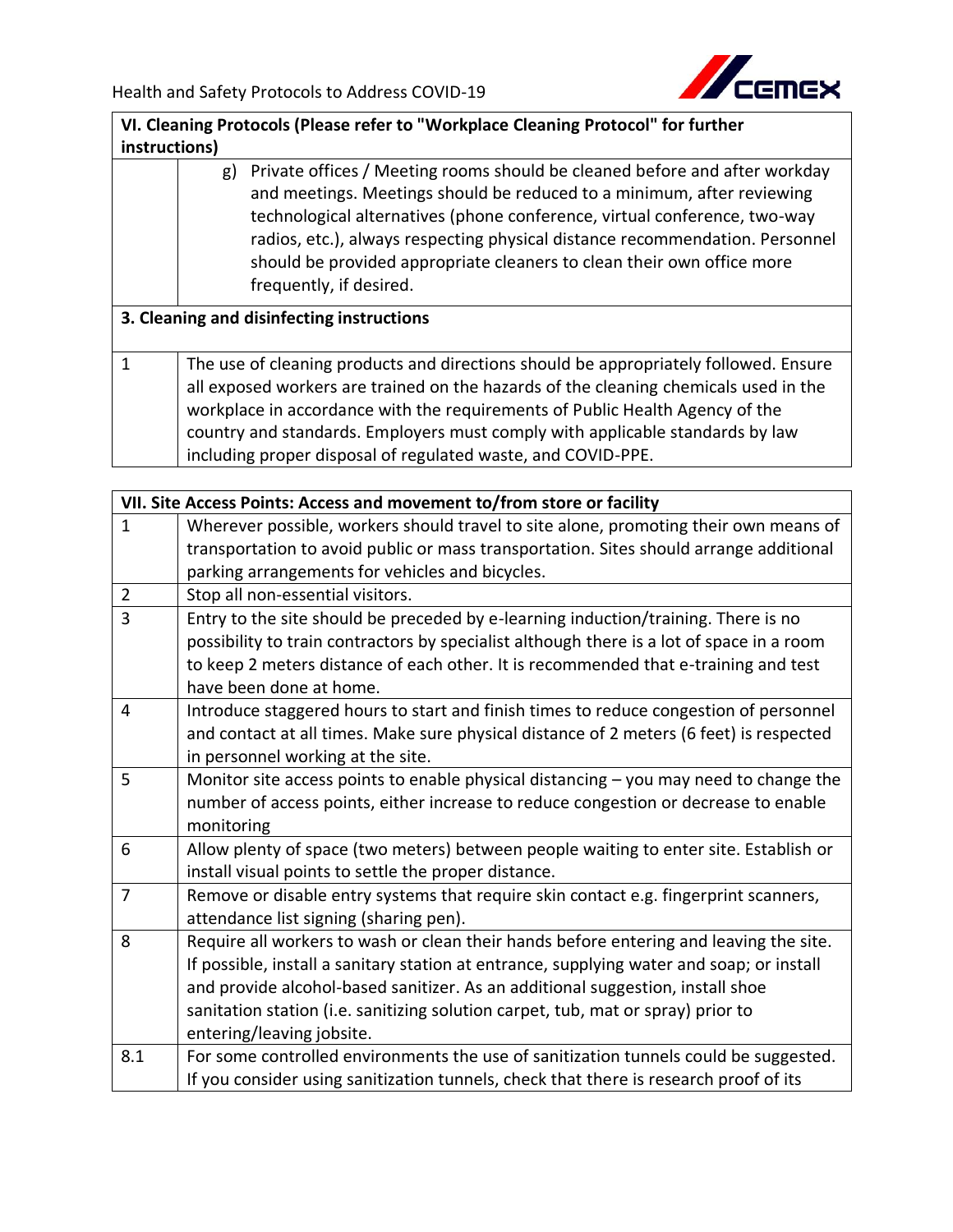

| VII. Site Access Points: Access and movement to/from store or facility |                                                                                                                                                                                                                                                                                                                                                                                                                                            |
|------------------------------------------------------------------------|--------------------------------------------------------------------------------------------------------------------------------------------------------------------------------------------------------------------------------------------------------------------------------------------------------------------------------------------------------------------------------------------------------------------------------------------|
|                                                                        | effectiveness (including chemicals used, side effects, minimum sanitization exposure<br>period).                                                                                                                                                                                                                                                                                                                                           |
| 9                                                                      | All personnel while working at the site must wear COVID-PPE all times (masks, gloves<br>and eye protection). All personnel must be trained on the proper use, removal and<br>disposal of the COVID-PPE.                                                                                                                                                                                                                                    |
| 10                                                                     | Regularly clean with recommended disinfectants, common contact surfaces in<br>reception, access control and delivery areas e.g. scanners, turnstiles, screens,<br>telephone handsets, desks, security gate room, particularly during peak flow times. It<br>is recommended to suspend alcohol testing procedures using dedicated mouth-<br>blowing devices and temporarily changing to visual inspection or other field sobriety<br>tests. |
| 11                                                                     | Reduce the number of people in attendance at site inductions and consider holding<br>them outdoors; wherever possible, respecting the recommended 2 meters (6 feet)<br>distance between participants.                                                                                                                                                                                                                                      |
| 12                                                                     | While receiving materials, delivery drivers should remain in their vehicles. If they must<br>participate in the process of unloading goods and materials, they must comply with<br>proper physical distance, wearing face masks, washing or cleaning their hands with<br>alcohol-based sanitizer prior and after this activity. Please refer to "Receiving and<br>Delivering Products Protocol" for further instructions.                  |
| 13                                                                     | One-way staircases are established wherever practical to minimize worker contact. If<br>possible, avoid the use of elevators.                                                                                                                                                                                                                                                                                                              |
| 14                                                                     | If it is necessary to use elevators, implement the minimum distance protocol and/or<br>standing slots, facing the wall. Elevators should be frequently sanitize, specially high<br>touch contact points.                                                                                                                                                                                                                                   |
| 15                                                                     | Freight elevators are operated/occupied by only one individual at a time if feasible<br>and/or by respecting the minimum physical distancing guidelines. If more than one<br>person should access the elevators, all occupants must wear masks at all times.                                                                                                                                                                               |

| <b>VIII. Working remotely</b> |                                                                                 |
|-------------------------------|---------------------------------------------------------------------------------|
|                               | Where feasible, employees should work remotely. Meetings should be held through |
|                               | teleconferencing or videoconferencing. Please refer to "Remote Work Protocol".  |

| IX. Operations<br>1. Retail store recommendations |                                                                                                                                                     |
|---------------------------------------------------|-----------------------------------------------------------------------------------------------------------------------------------------------------|
|                                                   |                                                                                                                                                     |
| 1.1.1                                             | Recommend customers to attend the store individually, not in family, groups, with<br>children or people at risk (elderly or with chronic diseases). |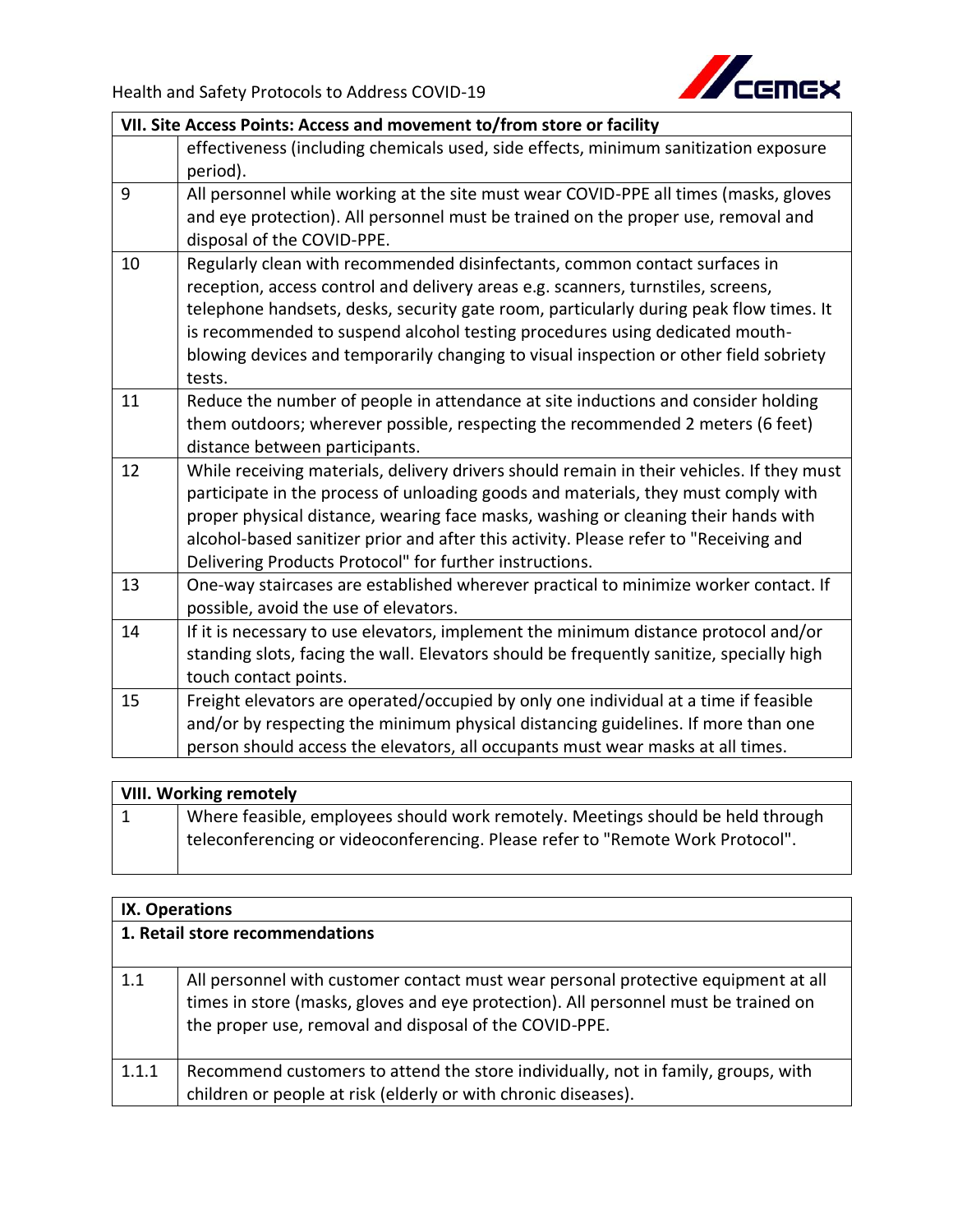

| <b>IX. Operations</b> |                                                                                                                     |
|-----------------------|---------------------------------------------------------------------------------------------------------------------|
| 1.1.2                 | Install alcohol based sanitizers dispensers for customers at entrance and exits, at                                 |
|                       | shelves of frequently touched merchandise and/or high traffic of customers.                                         |
| 1.1.3                 | If your store supplies shopping carts or carriages, make sure they are properly                                     |
|                       | sanitized with an alcohol-base cleaning product before each use. You could provide                                  |
|                       | the means to be cleaned by the customer, or assign personnel to guarantee it is done                                |
|                       | properly.                                                                                                           |
| 1.1.4                 | Ask customers to avoid touching products/merchandise that will not be purchased.<br>Install posters with reminders. |
| 1.2                   | Establish distance between customers in line while waiting at the cashier area or                                   |
|                       | counter by placing visual stand-up marks on the floor. If possible, install a barrier to                            |
|                       | shield the cashier or sales personnel, or marks on the floor to keep proper distance (2                             |
|                       | meters or 6 feet) from customers. The counter must be disinfected frequently. All                                   |
|                       | personnel that attend public should wear masks, gloves and eye protection gear or                                   |
|                       | face shield.                                                                                                        |
| 1.3                   | Establish control measures over the number of persons inside the establishment, to                                  |
|                       | make sure they keep the physical distance recommended while shopping in the store.                                  |
|                       | If possible, limit the time available for the customers in store and establish special                              |
|                       | schedules to elderly and vulnerable people (elderly, pregnant, chronic disease).                                    |
|                       | Inform regular customers of the most appropriate time alternative to go shopping.                                   |
| 1.4                   | • If possible, prepare your business to receive or prepay orders by electronic means                                |
|                       | and coordinate pick-up time to avoid crowds in the store. Assign a pick-up area                                     |
|                       | preferably outside of the store or directly in dispatch/procurement area. If possible,                              |
|                       | provide or increase your delivery service. Please refer to "Receiving and Delivering                                |
|                       | Products Protocol" for further instructions.                                                                        |
| 1.5                   | • Install alcohol gel dispensers available for the cashier and the customer, after                                  |
|                       | completing transactions. If possible, recommend payments with credit cards and use                                  |
|                       | self-servicing credit card receivers or contact-less credit cards, to avoid contact with                            |
|                       | your personnel during payment transaction. Please refer to "Cash Handling Protocol"                                 |
|                       | for further instructions.                                                                                           |
|                       | 2. Warehouse recommendations                                                                                        |
| 2.1                   | Prohibit group gatherings and avoid physical person-to-person meetings with                                         |
|                       | employees. Promote and use alternative contact and technological communication                                      |
|                       | tools, such as: group phone calls, group WhatsApp, E-mails, videoconference, digital                                |
|                       | platforms, two-way radios. If a meeting is essential, make sure it is done in a well-                               |
|                       | ventilated area, respecting physical distance and wearing COVID-PPE.                                                |
| 2.2                   | All personnel while working at the warehouse must wear personal protective                                          |
|                       | equipment at all times (masks, gloves and eye protection). All personnel must be                                    |
|                       | trained on the proper use, removal and disposal of the COVID-PPE.                                                   |
| 2.3                   | Regularly clean with recommended disinfectants, common contact surfaces in                                          |
|                       | premises, office and delivery areas e.g. copy machines, screens, telephone handsets,                                |
|                       | desks, keyboards, particularly shared devices during peak flow times.                                               |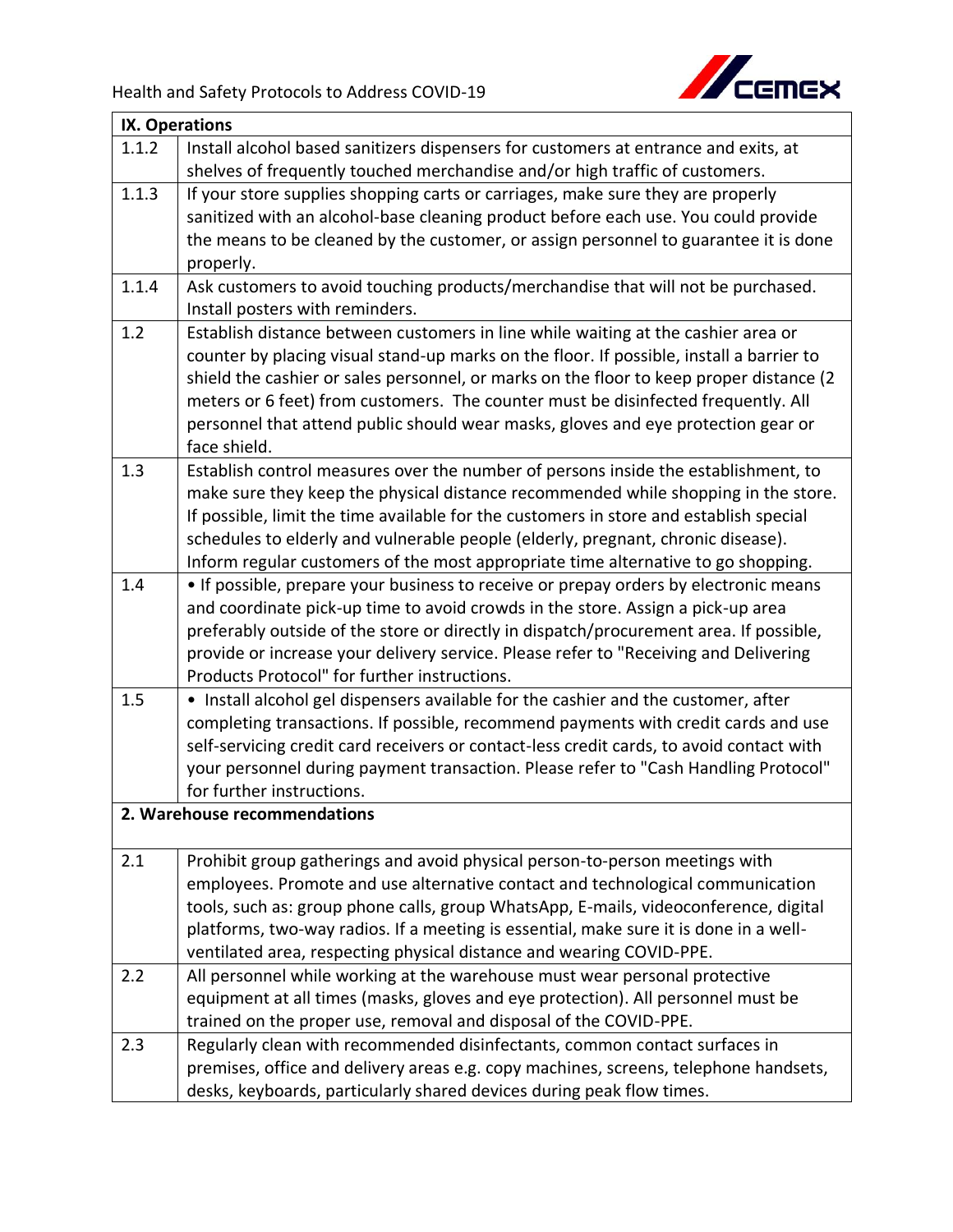

|     | <b>IX. Operations</b>                                                                                                             |  |
|-----|-----------------------------------------------------------------------------------------------------------------------------------|--|
| 2.4 | Instruct your personnel not to exchange utensils or paperwork. If paperwork is                                                    |  |
|     | necessary, assign a tray to deposit paperwork, and clean hands after touching                                                     |  |
|     | paperwork. Exchange of pens or pencils, or design electronic devices should be                                                    |  |
|     | prohibited.                                                                                                                       |  |
| 2.5 | Reduce and if possible, eliminate any skin-to-skin contact or hands-on-product in the                                             |  |
|     | operation, using mechanical means of handling products.                                                                           |  |
| 2.6 | Forklifts, machinery or lifting equipment should be properly disinfected after finalizing                                         |  |
|     | every shift and the user should be responsible of performing this task, provided all                                              |  |
|     | cleaning products. Special attention to door handles, steering wheel, shifting gears,                                             |  |
|     | panels, seatbelts and any frequently touched surface.                                                                             |  |
|     | 3. Delivering/transporting products recommendations                                                                               |  |
| 3.1 | Delivery zones are clearly identified and limited to receivers and deliverers only.                                               |  |
| 3.2 | When possible, nothing is passed between the deliverer and the receiver (e.g.                                                     |  |
|     | shipment documents and pens for signatures). Deliveries are unloaded solely by                                                    |  |
|     | receivers using proper COVID-PPE, while deliverers remain in their vehicles. If they                                              |  |
|     | must participate in the process of unloading goods and materials, they must comply                                                |  |
|     | with proper physical distance, wearing face masks, washing or cleaning their hands                                                |  |
|     | with alcohol-based sanitizer prior and after this activity. Please refer to "Receiving and                                        |  |
|     | Delivering Products Protocol" for further instructions.                                                                           |  |
| 3.3 | Maintain proper cleaning inside the vehicle cab by cleaning and disinfecting the                                                  |  |
|     | frequently used steering wheel, levers and panels. When cleaning the cab, it is<br>advisable to let it ventilate for ten minutes. |  |
| 3.4 | While driving keep the window semi-open for ventilation.                                                                          |  |
| 3.5 | Limit the number of passengers in the vehicle cabin ideally to one and maximum to                                                 |  |
|     | two people, wearing COVID-PPE at all times.                                                                                       |  |
| 3.6 | Provide alcohol-based gel to be frequently used by the driver while delivering.                                                   |  |
| 3.7 | Instruct driver to avoid physical contact and keep safe distance (2 meters or 6 feet)                                             |  |
|     | with third parties while delivering, sharing personal tools and equipment and reduce                                              |  |
|     | time in contact with customers and their personnel.                                                                               |  |
| 3.8 | Avoid signing delivery papers requirements for customers. If possible use alternative                                             |  |
|     | methods, i.e, receival proof email with pictures from client. If necessary, have                                                  |  |
|     | customer sign invoices with their own pen (do not share pens), keeping invoice on                                                 |  |
|     | paper clipboard or holder pad (do not handle paper invoice to customer). Also avoid                                               |  |
|     | cash exchange, if possible; if necessary follow "Cash Handling Protocol" for further                                              |  |
|     | instructions.                                                                                                                     |  |
|     | 4. Office and Administrative recommendations                                                                                      |  |
| 4.1 | Avoid meetings and gatherings. If required, meetings should involve only necessary                                                |  |
|     | individuals and include 6 or less participants. Always apply physical distancing of 2                                             |  |
|     | meters/6 feet between participants and held in open spaces when possible. If                                                      |  |
|     | meetings must be held in a room, make sure ventilation is available; in case this is not                                          |  |
|     | possible, all participants must wear masks. Please refer to "Person-to-person Meeting                                             |  |
|     | Protocol" for further instructions.                                                                                               |  |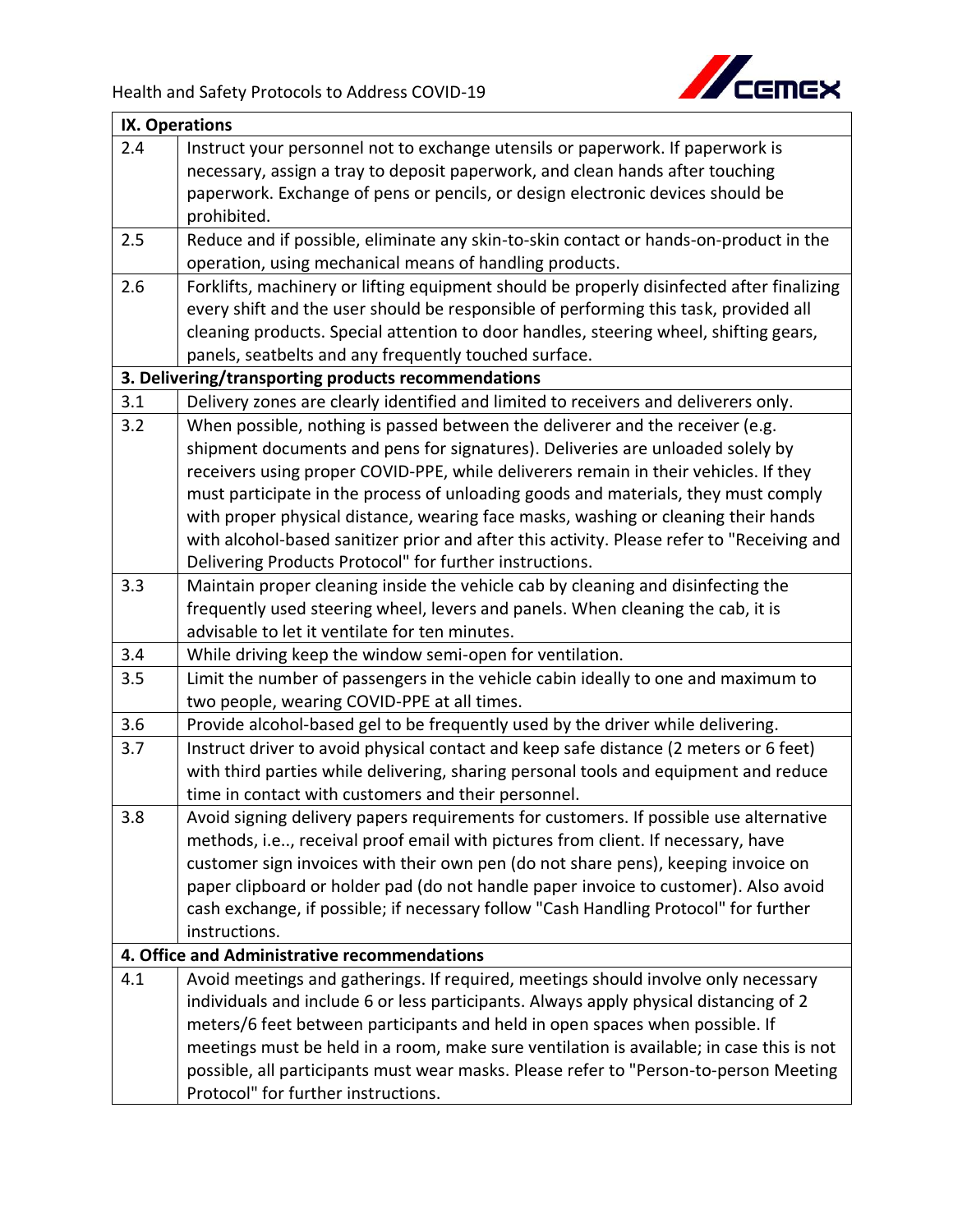

| <b>IX. Operations</b> |                                                                                                                           |
|-----------------------|---------------------------------------------------------------------------------------------------------------------------|
| 4.2                   | If possible, rearrange the office spaces to reduce high-traffic areas and allow for the                                   |
|                       | minimum physical distancing between personnel (2 meters/6 feet).                                                          |
| 4.3                   | Limit access and use of shared devices like coffee machines, water fountains,                                             |
|                       | microwave ovens, and similar. Means to clean and disinfect such devices between                                           |
|                       | uses should be provided.                                                                                                  |
| 4.4                   | When using water dispenser, workers must make sure their cup or bottle does not                                           |
|                       | touch or have any type of contact with the device. If the cooler must be touched to                                       |
|                       | provide water, it must be touched using gloves or previously sanitized hands, setting                                     |
|                       | up a sanitizer device next to the cooler. If possible, workers should bring their own                                     |
|                       | cup, water thermos or bottle. Workers shall never share their drinks or cups.                                             |
| 4.5                   | All personnel using cafeteria facilities should sit 2 meters or 6 feet apart from each                                    |
|                       | other while eating and avoid facing or contact between each other. All areas used for                                     |
|                       | eating must be thoroughly cleaned at the end of each break and shift, including chairs,                                   |
|                       | door handles, vending machines and payment devices. Please refer to                                                       |
|                       | "Canteen/Cafeteria/Lunch Area Protocol", for further instructions.                                                        |
| 4.6                   | Washroom modifications - Install physical separation between sinks, and if possible                                       |
|                       | more sinks. Change out taps, paper towel dispensers and garbage cans to hands-free                                        |
|                       | models if possible. If possible, avoid pressurized air hand dryer.                                                        |
| 4.7                   | Keep doors open wherever possible. At main entrance, assign personnel to open                                             |
|                       | doors, if feasible.                                                                                                       |
| 4.8                   | Where touch points like door handles and water dispensers remain, paper towels are                                        |
|                       | provided to allow users avoid skin contact and/or install hand gel alcohol-based                                          |
|                       | sanitizers.                                                                                                               |
|                       | 5. Canteens and Eating Arrangements. For further information, please refer to<br>"Canteen/Cafeteria/lunch area Protocol". |
| 5.1                   | The workforce may be required to stay on site once they have entered it and not use                                       |
|                       | local shops. The workforce should be asked to bring pre-prepared meals and refillable                                     |
|                       | drinking bottles from home. Whenever required, provide individual packaged drinks                                         |
|                       | and meals.                                                                                                                |
| 5.2                   | Where catering is provided on site, it should provide pre-prepared and wrapped food                                       |
|                       | only.                                                                                                                     |
| 5.3                   | No food sharing shall be permitted on the jobsite until further notice, i.e., donuts,                                     |
|                       | pizza, buffets, etc.                                                                                                      |
| 5.4                   | Dedicated eating areas should be identified on site to reduce food waste and                                              |
|                       | contamination                                                                                                             |
| 5.5                   | Break times should be staggered to reduce congestion and contact at all times,                                            |
|                       | guaranteeing proper physical distancing considering the space available in the areas.                                     |
| 5.6                   | Hand cleaning facilities or hand sanitizer should be available at the entrance of any                                     |
|                       | room where people eat and should be used by workers when entering and leaving the                                         |
|                       | area.                                                                                                                     |
| 5.7                   | Workers should sit 2 meters (or 6 feet) apart from each other whilst eating and avoid                                     |
|                       | facing each other and contact between each other.                                                                         |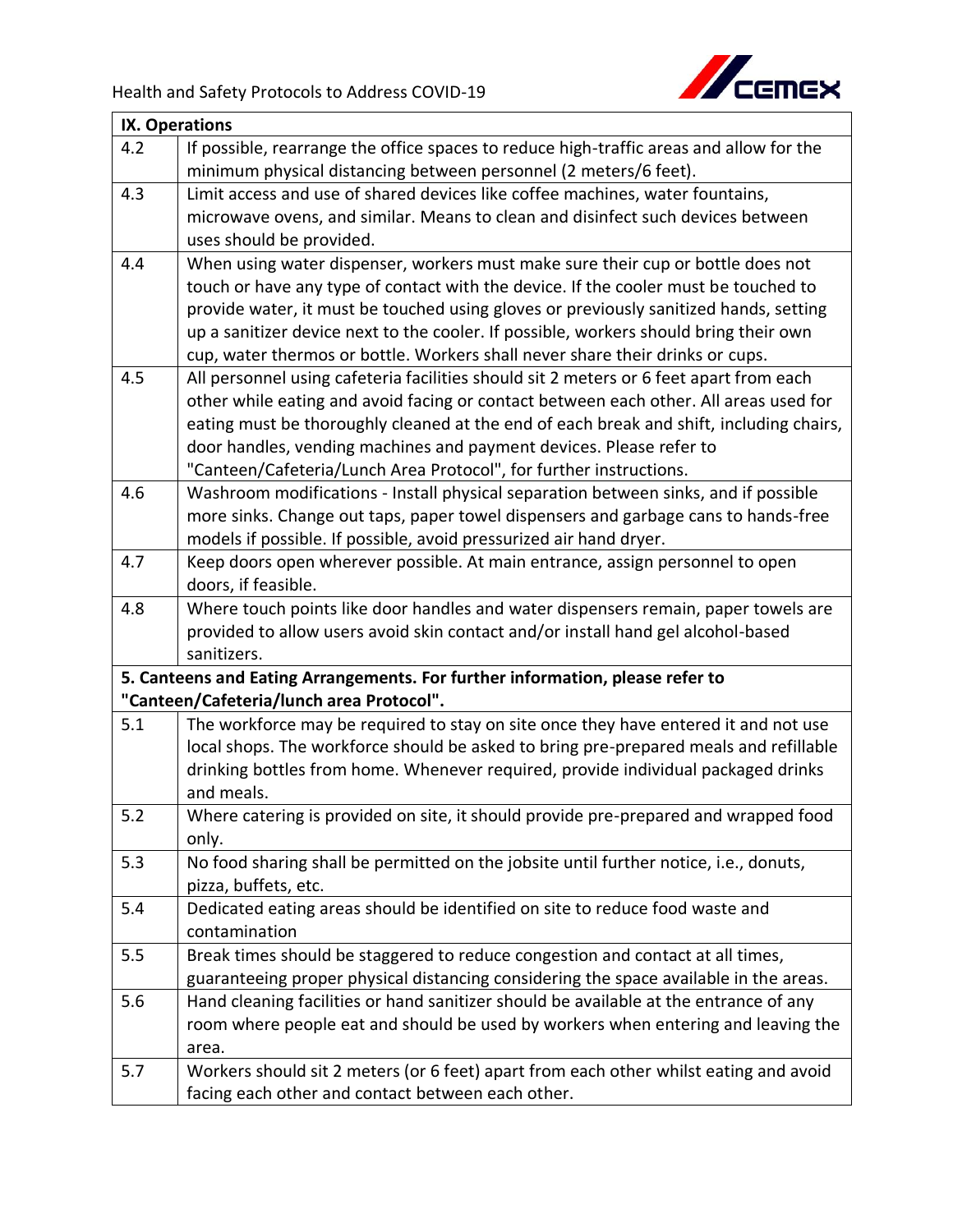

| IX. Operations               |                                                                                          |
|------------------------------|------------------------------------------------------------------------------------------|
| 5.7.1                        | Reusable Crockery, eating utensils, cups etc. should not be provided to avoid lack of    |
|                              | proper hygiene measures; unless they are owned by the worker and a proper station        |
|                              | is provided to clean the utensils with detergent by the worker itself.                   |
| 5.8                          | Drinking water should be provided with enhanced cleaning measures, as stated             |
|                              | previously with water coolers and proper hygiene procedures in place.                    |
| 5.9                          | Tables should be cleaned and disinfected between each use.                               |
| 5.10                         | All trash should be put straight in the bin and not left for someone else to clear up.   |
| 5.11                         | All areas used for eating must be thoroughly cleaned at the end of each break and        |
|                              | shift, including chairs, door handles, vending machines and payment devices.             |
|                              | 6. Instructions for personnel movement to/from jobsite (Please refer to "Home-work-home  |
|                              | <b>Commuting Protocol" for further instructions)</b>                                     |
|                              |                                                                                          |
| 6.1                          | If possible, ask personnel to commute avoiding public transportation. If public          |
|                              | transportation is required, maintain safe physical distance and use facemasks at all     |
|                              | times. Avoid touching your face after touching handrails, door knobs, or any other       |
|                              | surface; wash or sanitize your hands immediately after getting off public transport.     |
| 6.2                          | Encourage employees to bring food from home and organize schedules for breaks and        |
|                              | lunch, avoiding overcrowding and group gatherings. Apply staggered lunch periods. If     |
|                              | possible, assess food providers for your workers, and offer reliable alternatives, after |
|                              | reviewing their preventive protocols to handle food and delivery.                        |
| 6.3                          | Instruct personnel to change work clothes before leaving work, if feasible. Also, wash   |
|                              | clothes in hot water with laundry soap when arriving home. Leave shoes outside or at     |
|                              | entrance, better if soles are sprayed or passed thru mat or tub with sanitizing          |
|                              | solution.                                                                                |
|                              | 7. Your Vehicle                                                                          |
|                              |                                                                                          |
| 7.1                          | Maintain cleanliness and hygiene in the cab, clean and disinfect the steering wheel,     |
|                              | door handles, frequently used levers and buttons, seats and in general anything you      |
|                              | usually touch with your hands.                                                           |
| 7.1.1                        | Truck cabins should be cleaned after every shift or every time when entering the         |
|                              | cabin. Spray shoe soles with chlorine solution every time when entering the cabin. If    |
|                              | using cleaning crew, train and equip them appropriately including posting a "This        |
|                              | cabin has been sanitized" card or sign.                                                  |
| 7.1.2                        | Clean vehicle frequently to include discharge controls, clamps & clips, and other        |
|                              | ancillary equipment where possible.                                                      |
| 7.1.3                        | When cleaning the cab, it is advisable to let it ventilate (10 minutes).                 |
| 7.1.4                        | If sharing a vehicle, before handing over for the next shift, disinfect the keys, cab,   |
|                              | door handles, etc. and any other items that have been assigned for your work.            |
| 7.2                          | When driving, keep windows half open for ventilation.                                    |
| 7.3                          | Try to have disinfectant gel available.                                                  |
| 7.4                          | Do not operate or board equipment that has not been specifically assigned to you.        |
| 8. COVID-19 Site Coordinator |                                                                                          |